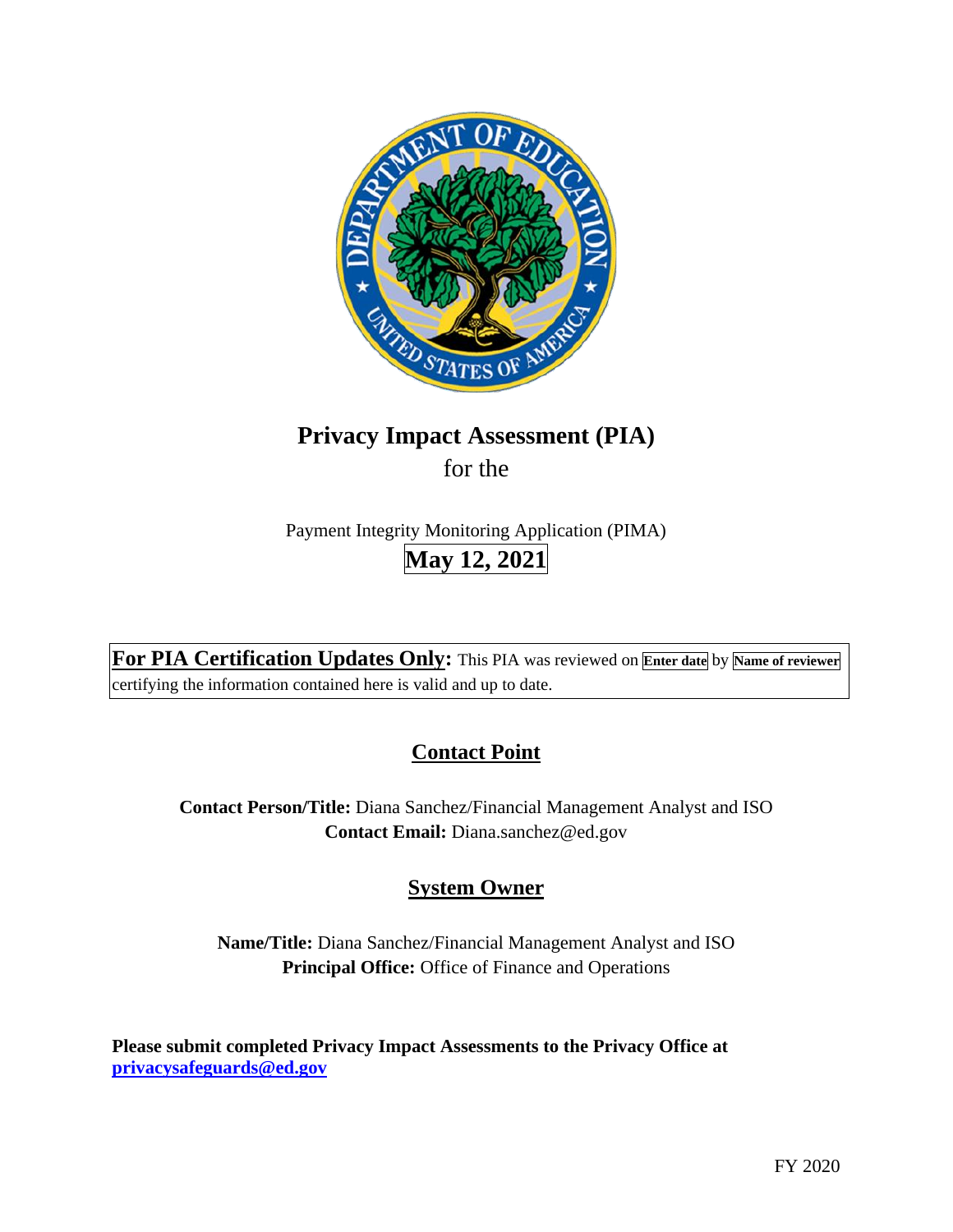*Please complete this Privacy Impact Assessment (PIA) on how personally identifiable information (PII) is collected, stored, protected, shared, and managed electronically by your system. You may wish to consult with your ISSO in completing this document. If a question does not apply to your system, please answer with N/A.* 

### **1. Introduction**

**1.1.** Describe the system including the name, acronym, and a brief description of the program or purpose for the system.

Payment Integrity Monitoring Application (PIMA) is an application that integrates payment analysis, case management, and reporting functions to automate and streamline the detection, recovery, and prevention of improper payments. PIMA is an application that runs on the ServiceNow platform. ServiceNow is a cloud service provider. The functionality of PIMA demonstrates compliance with the Payment Integrity Information Act of 2019 (PIIA) and Office of Management and Budget (OMB) Circular A-123, Appendix C.

The purpose of PIMA is to detect anomalies in grants payment data. Case management files for payment anomalies are established within the application for follow-up investigation by the U.S. Department of Education's (Department's) grants program officials to validate improper payments and determine root causes. Data analyzed through this method are used to identify improper payments.

PIMA gathers grant refund data, which contain the grantee award number, refund amount, and grantee contact information (only for institutions that have received grants). Grantee contact information is collected to facilitate further information gathering and determining root causes of grant refunds. PIMA also collects information from two distinct groups within the Department: program officers and program office points of contact (POCs). Of these two groups, only POCs have access to PIMA due to licensing limitations. This access is view-only; POCs cannot alter any information in the system. Grant refund data are sent to PIMA via email from SAS (SAS is statistical software suite managed by the EDFacts system). This process is fully automated; PIMA automatically pulls information from the emails with no required human interaction. POCs monitor grants on the PIMA system, emailing program officers when action is needed using the contact information collected in PIMA. Once the program officer receives the email from the POC, the program officer requests information from the grantee via email.

Some staff members of the Office of Financial Management (OFM) have access to PIMA for system administration. The system maintains their names, usernames, and passwords as access credentials. Access credentials are established when the user is first granted access to the system.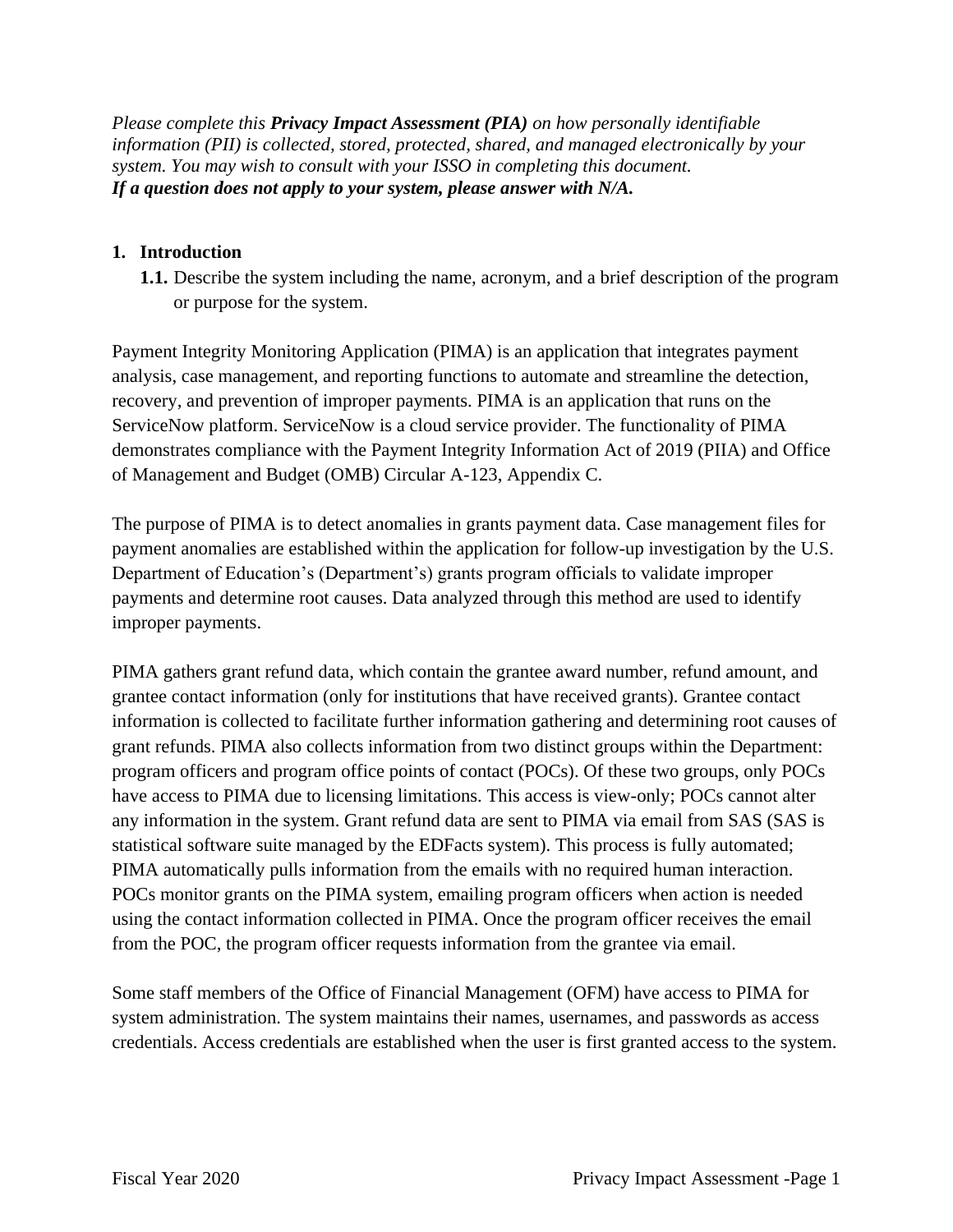**1.2.** Describe the purpose for which the personally identifiable information (PII)<sup>1</sup> is collected, used, maintained or shared.

The program office points of contact (PIMA system users) use the personally identifiable information (PII) from the grant refund to reach out to the program officer within the Department responsible for overseeing that particular grant. The program officer receives information about the grant refund, which institution made the refund and the point of contact at the institution. This information is used to identify the individual at the institution who can provide the reason for the grant refund and potential improper payment root cause.

**1.3.** Is this a new system, or one that is currently in operation?

#### Currently Operating System

**1.4.** Is this PIA new, or is it updating a previous version?

## New PIA

A review of this system identified a need to revise this PIA to accurately represent PII collected by the system.

**1.5.** Is the system operated by the agency or by a contractor?

#### Contractor

**1.5.1.** If the system is operated by a contractor, does the contract or other acquisitionrelated documents include privacy requirements?

 $\Box$ N/A

Yes

<sup>&</sup>lt;sup>1</sup> The term "personally identifiable information" refers to information which can be used to distinguish or trace an individual's identity, such as their name, social security number, biometric records, etc. alone, or when combined with other personal or identifying information which is linked or linkable to a specific individual, such as date and place of birth, mother's maiden name, etc. OMB Circular A-130, page 33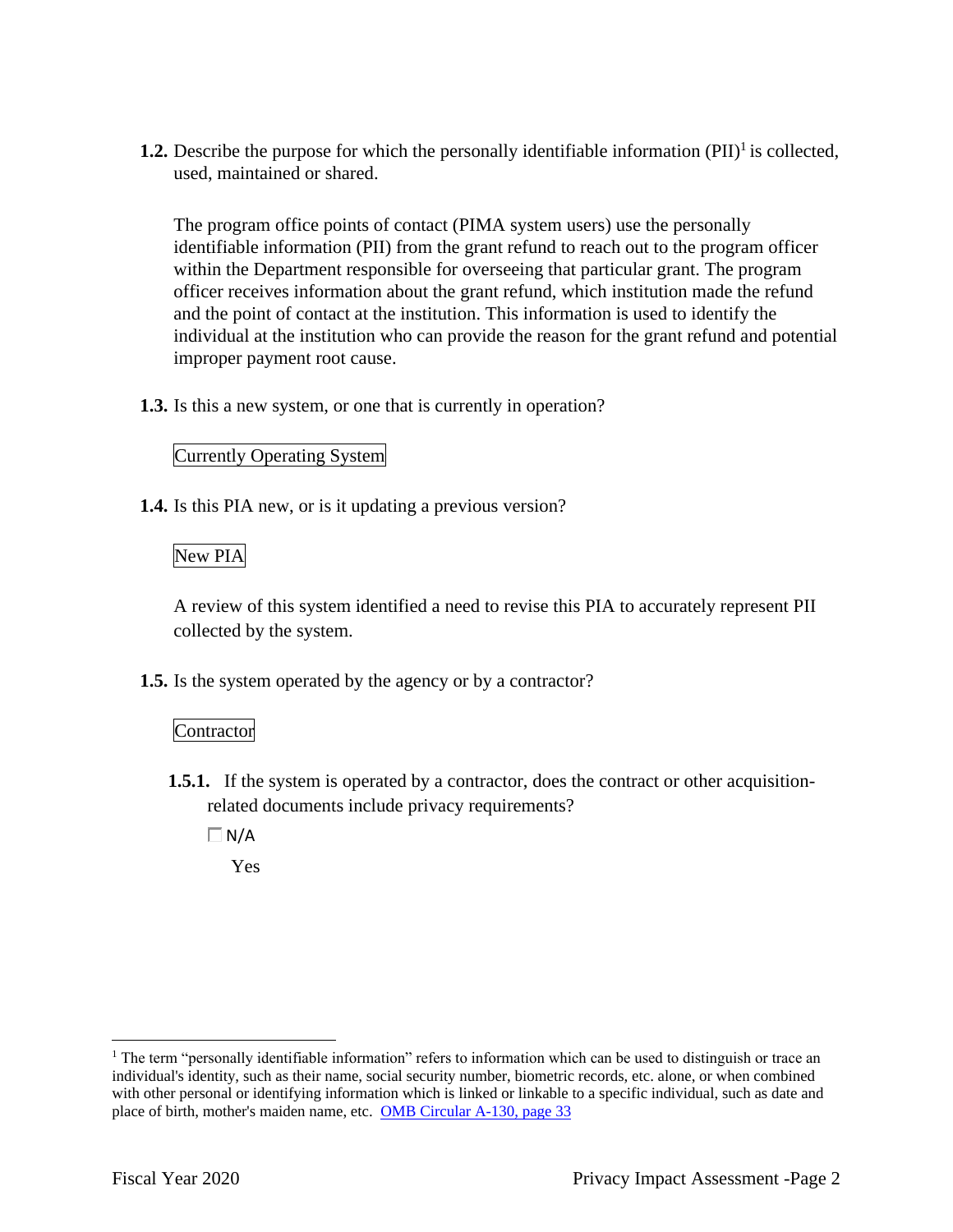## **2. Legal Authorities and Other Requirements**  *If you are unsure of your legal authority, please contact your program attorney.*

**2.1.** What specific legal authorities and/or agreements permit and regulate the collection and use of data by the system? Please include name and citation of the authority.

**Payment Integrity Legislation**  Payment Integrity and Information Act (PIIA) of 2019 **United States Code (USC)**  31 USC 3321: Disbursing authority in the executive branch 2 CFR § 200.53 (December 2014, "Uniform Guidance") **Presidential Actions**  Executive Order 13520, Reducing Improper Payments (November 20, 2009) **OMB Circulars and Memoranda**  M-21-19, Appendix C to Circular No. A-123, Requirements for Payment Integrity Improvement (Mar 5, 2021) OMB Circular A-136, Financial Reporting Requirements (August 27, 2020)

## **SORN**

**2.2.** Is the information in this system retrieved by an individual's name or personal identifier such as a Social Security Number or other identification?

# No

- **2.2.1.** If the above answer is **YES,** this system will need to be covered by Privacy Act System of Records Notice(s)  $(SORN(s))$ .<sup>2</sup> Please provide the SORN name, number, Federal Register citation and link, or indicate that a SORN is in progress.  $\overline{\triangleright}$  N/A
- **2.2.2.** If the above answer is **NO**, explain why a SORN was not necessary. For example, the information is not retrieved by an identifier, the information is not maintained in a system of records, or the information
- **2.2.3.** is not maintained by the Department, etc.

 $\Box$ N/A

<sup>&</sup>lt;sup>2</sup> A System of Records Notice (SORN) is a formal notice to the public that identifies the purpose for which PII is collected, from whom and what type of PII is collected, how the PII is shared externally (routine uses), and how to access and correct any PII maintained by ED. <https://connected.ed.gov/om/Documents/SORN-Process.pdf>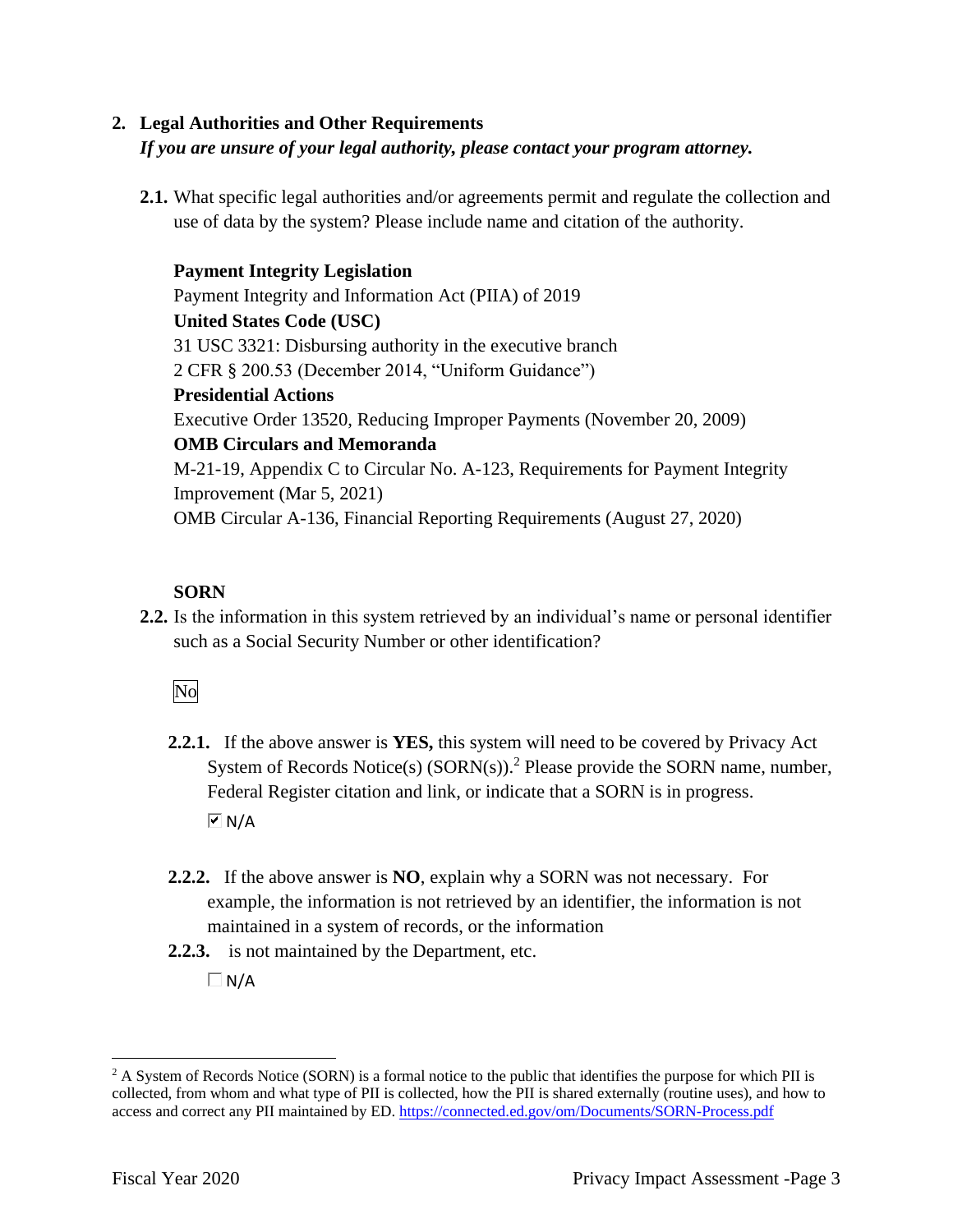the grant number for awards, refunds, and appropriations. As stated in the section The information is not retrieved by an identifier. The information is retrieved by a SAS query from the Department's Grants Management System (G5) tables using 1.1, the process of determining refunds is automated and grantee POC information is not retrieved by a personal identifier but rather by grant number

#### **Records Management**

**If you do not know your records schedule, please consult with your records liaison or send an email to [RMHelp@ed.gov](mailto:RMHelp@ed.gov)** 

**2.3.** What is the records retention schedule approved by National Archives and Records Administration (NARA) for the records contained in this system? Please provide all relevant NARA schedule numbers and disposition instructions.

General Records Schedule (GRS) 1.2, item 020: Grant and cooperative agreement case files, successful applications. Retention: Temporary. Destroy 10 years after final action is taken on file, but longer

retention is authorized if required for business use.

**2.4.** Is the PII contained in this system disposed of appropriately, and in accordance with the timelines in the records disposition schedule?

Yes

#### **3. Characterization and Use of Information**

#### **Collection**

**3.1.** List the specific PII elements (e.g., name, email, address, phone number, date of birth, Social Security, etc.) that the system collects, uses, disseminates, or maintains.

All of the information in the system is collected from G5.

 **Point of Contact (POC) Information.** The following is captured in PIMA to establish cases within the system and route cases to the correct personnel:

- Program office
- Program office POC name
- Program office POC email address
- Program office POC phone number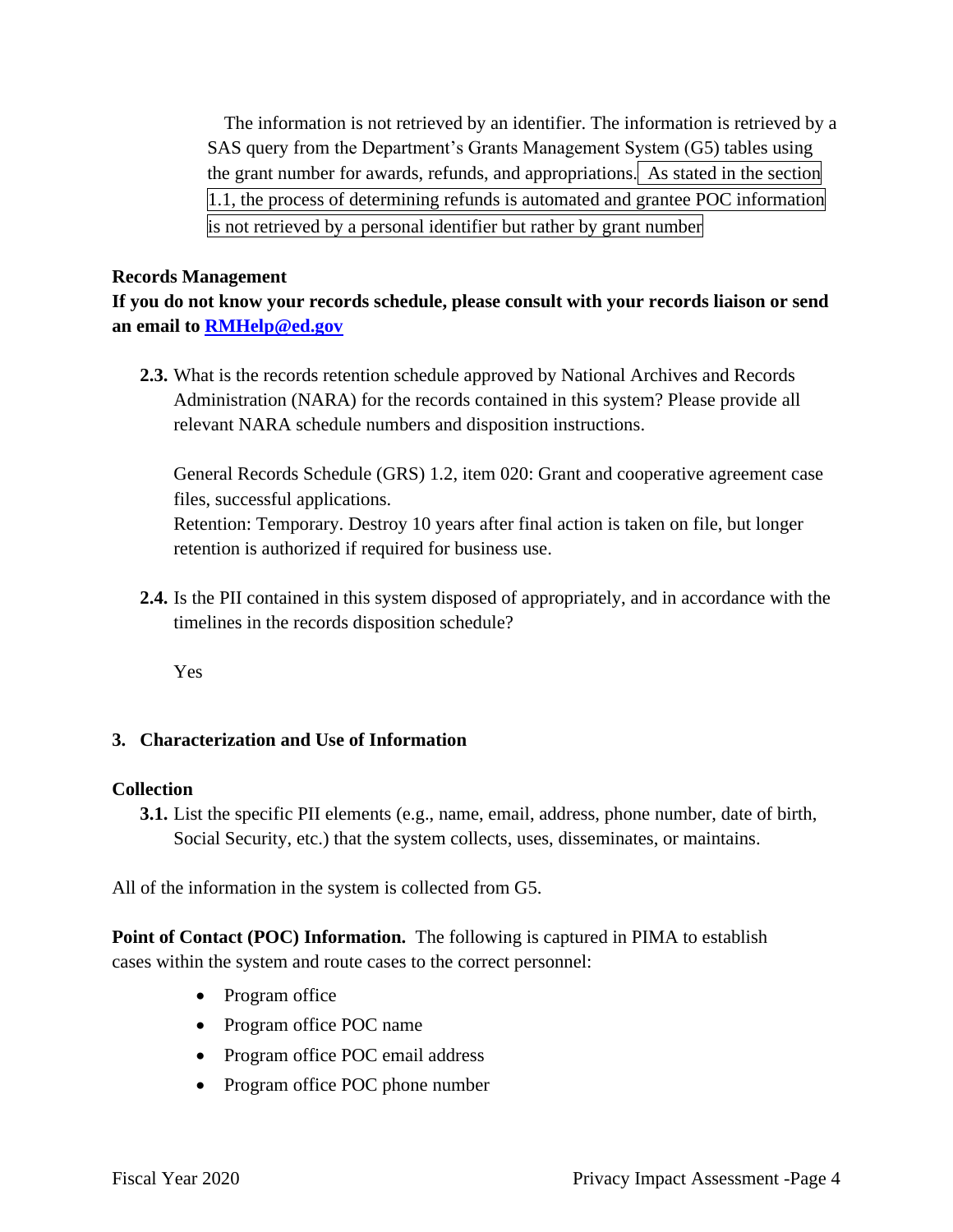**Program Officer Information.** The following is captured for the use of the Program Office POC to reach out to the Program Officer:

- Program office
- Program officer name
- Program officer email address
- Program officer phone number

The following is captured for the use of the Program Officer to contact the grantee:

#### **Institutions Only**

- Grantee name (institution name)
- Grantee contact name (first and last)
- Grantee contact email address
- Grantee contact phone number
- Grantee contact address (street, city, state, zip)
- **3.2.** Does the system collect only the minimum amount required to achieve the purpose stated in Question 1.2?

# Yes

Program office information and grantee information is collected to establish cases, contact program officers, and contact grantees. The system only collects the minimum necessary

information required to establish cases and identify and contact the points of contact.

**3.3.** What are the sources of PII collected (e.g., individual, school, another agency, commercial sources, etc.)?

PIMA pulls all of the information from G5. G5 collects the information from individuals and schools. Please see the PIA for EDCAPS for information about how G5 collects the information.

**3.4.** How is the PII collected from the stated sources listed in Question 3.3 (e.g., paper form, web page, database, etc.)?

Collected from the Department's G5 database. Please see the PIA for EDCAPS for information about how G5 collects the information.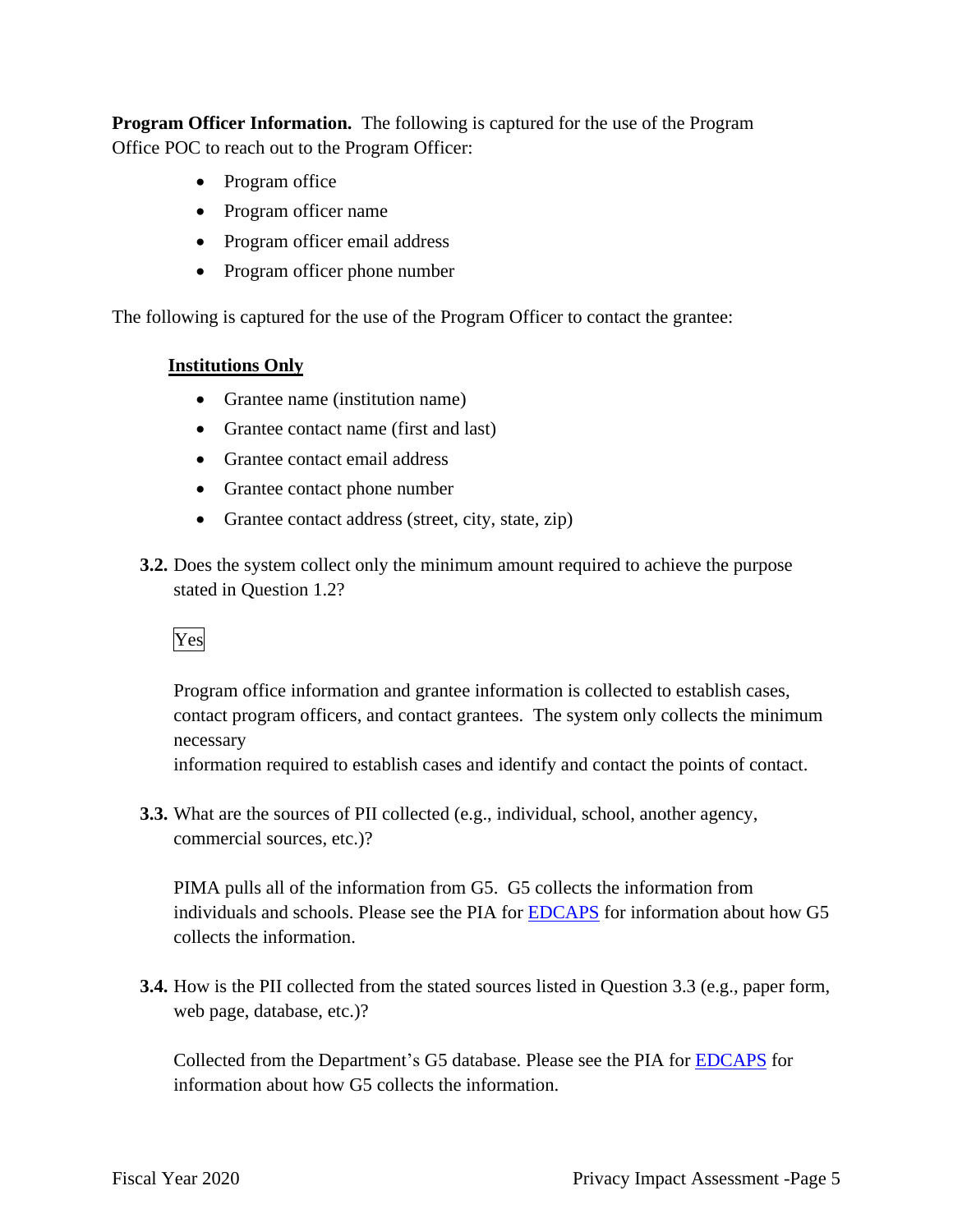**3.5.** How is the PII validated or confirmed to ensure the integrity of the information collected?3 Is there a frequency at which there are continuous checks to ensure the PII remains valid and accurate?

The PII is validated as it is collected and maintained by the G5 system. PIMA pulls all of the information from G5.

**Use** 

**3.6.** Describe how the PII is used to achieve the purpose stated in Question 1.2 above.

The PII is used to address payment integrity issues by contacting the individuals (grant program officers within the Department) involved in the questioned payment activity. When a payment integrity issue is identified by PIMA, a case is created and the PII is used to contact the individuals associated with the payment integrity issue in order to resolve the issue. The grant refund includes the name of the institution and a point of contact at the school.

**3.7.** Is the system using PII for testing/researching new applications or information systems prior to deployment or for training employees?

No

**3.7.1.** If the above answer is **YES,** what controls are in place to minimize the risk and protect the data?

 $\overline{M}$  N/A

Click here to enter text.

#### **Social Security Numbers**

*It is the Department's Policy that, in order to collect Social Security Numbers, the System Owner must state the collection is: 1) authorized by law, 2) necessary for an agency purpose, and 3) there is no reasonable alternative.* 

**3.8.** Does the system collect Social Security Numbers? Note that if the system maintains Social Security Numbers but does not explicitly collect them, answer 3.8.1 to address the purpose for maintaining them.

<sup>&</sup>lt;sup>3</sup> Examples include restricted form filling, account verification, editing and validating information as it's collected, and communication with the individual whose information it is.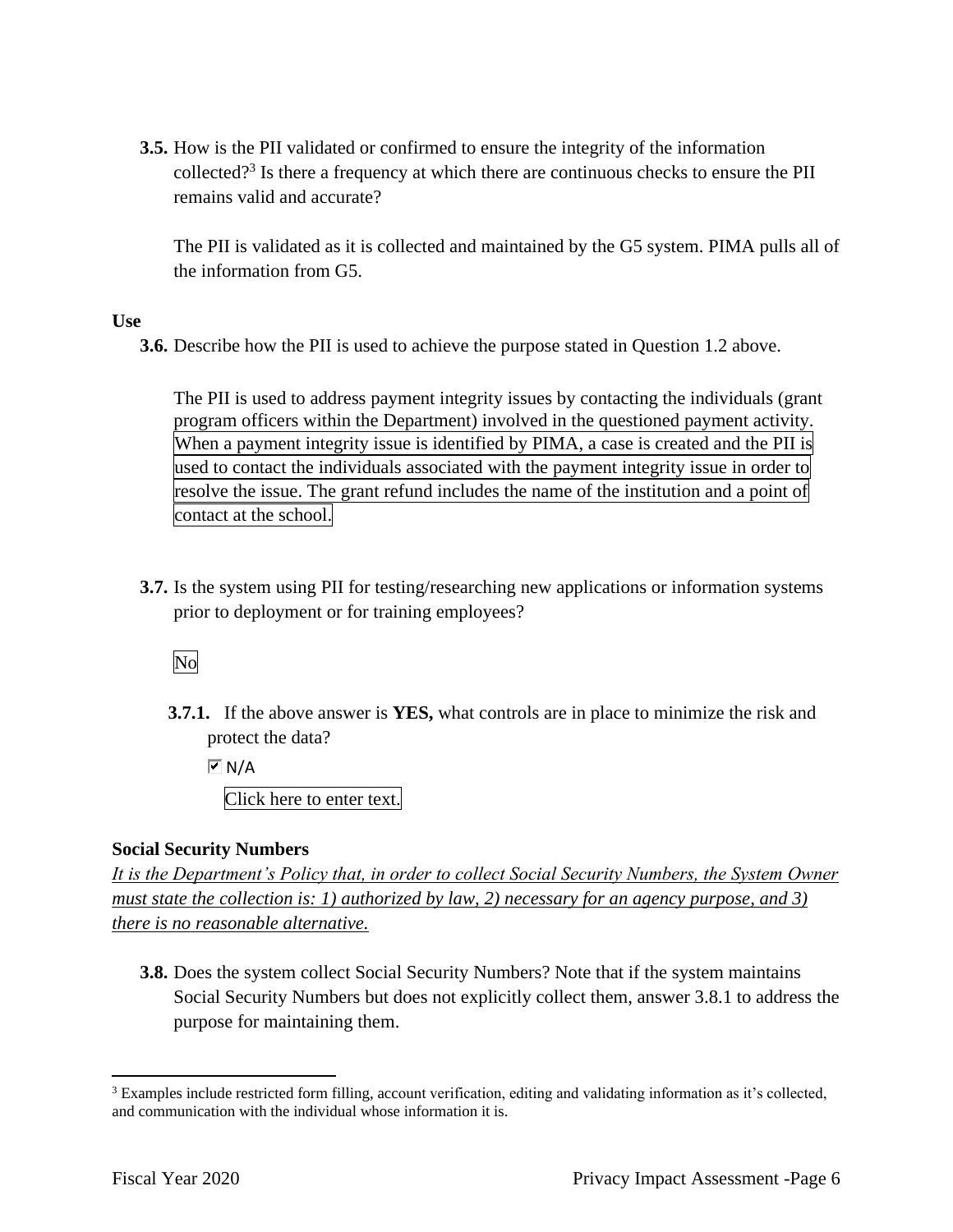**3.8.1.** If the above answer is **YES**, explain the purpose for its collection, and how the SSN will be used.

 $\overline{M}$  N/A

Click here to enter text.

**3.8.2.** Specify any alternatives considered in the collection of SSNs and why the alternatives were not selected.

 $\overline{V}$  N/A

Click here to enter text.

#### **4. Notice**

 **4.1.** How does the system provide individuals with notice about the collection of PII prior to its collection (e.g., direct notice, such as a Privacy Act Statement (if applicable) or public notice, such as a SORN, PIA,)? If notice is not provided, explain why not.

PIMA does not collect PII directly from individuals. PIMA pulls all of the PII from G5. Please see the PIA for EDCAPS for information about how G5 collects the information.

**4.2.** Provide the text of the notice or the link to the webpage where the notice is posted if notice is provided other than by SORN or PIA.

Click here to enter text.

**4.3.** What opportunities are available for individuals to consent to uses (including new uses of previously collected PII), decline to provide PII, or opt out of the project?

Opportunities to consent to uses are provided at the collection point in EDCAPS. Please see the PIA for EDCAPS for information about how G5 collects the information.

**4.4.** Is the notice referenced in Question 4.1 reviewed and revised when there are changes in the practice, policy, or activities that affect the PII and privacy to ensure that individuals are aware of and can consent to, where feasible, these changes?

Yes

No

 $\overline{M}$  N/A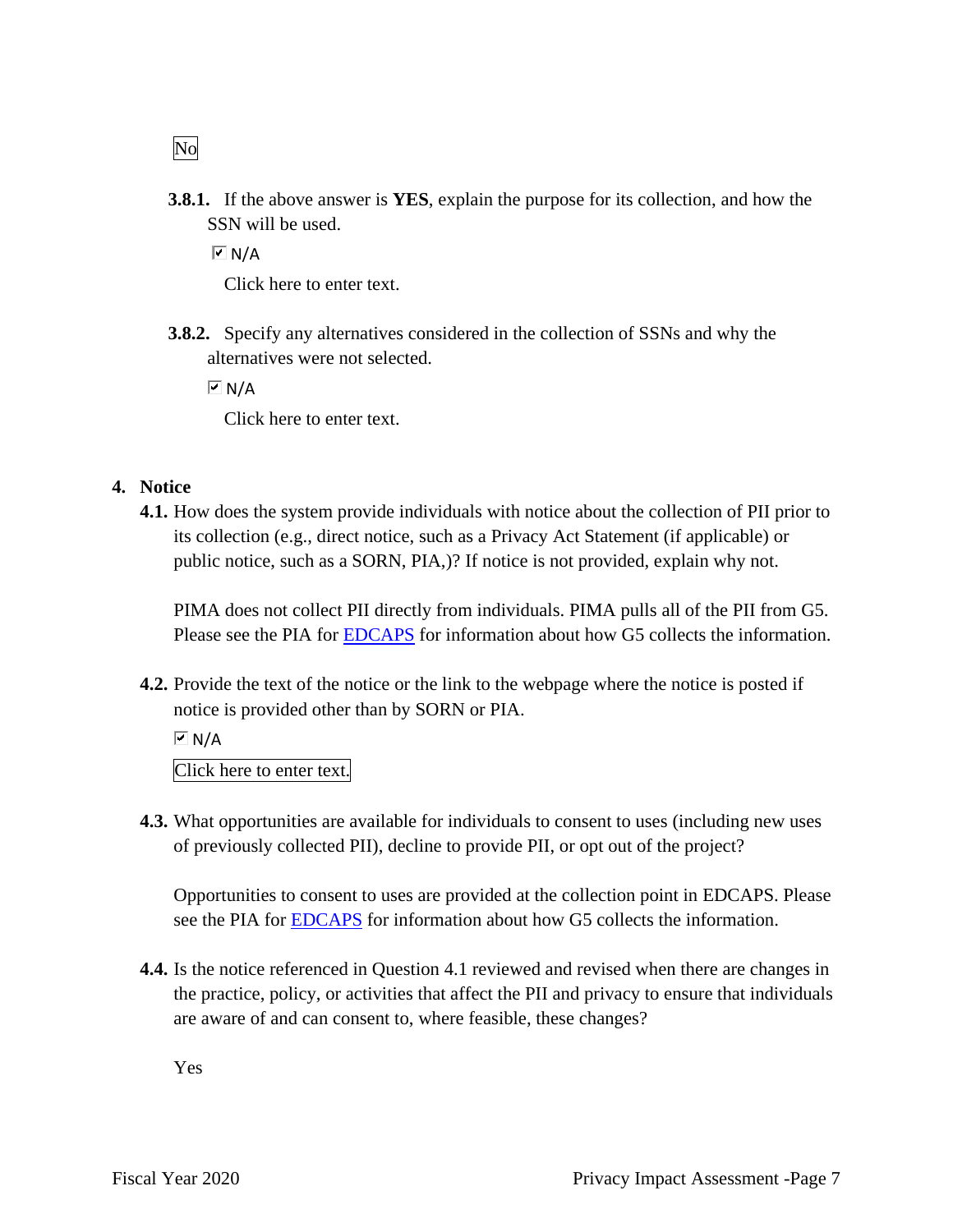#### **5. Information Sharing and Disclosures**

#### **Internal**

**5.1.** Will PII be shared internally with other ED principal offices? If the answer is **NO**, please skip to Question 5.4.

Yes

**5.2.** What PII will be shared and with whom?

 $\Box$ N/A

The Department program offices that receive grantee information are Institute of Education Services (IES), Office of Postsecondary Education (OPE), Office of Elementary and Secondary Education (OESE), Office of Career, Technical, and Adult Education (OCTAE), Office of Special Education and Rehabilitative Services (OSERS), and Office of English Language Acquisition (OELA). The program offices will receive the program officer name, telephone number, and email address. They will also receive the grantees (institutions only) point of contact, address, telephone number, and email address.

**5.3.** What is the purpose for sharing the specified PII with the specified internal organizations?

 $\Box$ N/A

To assist with the investigations of improper payments.

#### **External**

**5.4.** Will the PII contained in the system be shared with external entities (e.g. another agency, school district, the public, etc.)? If the answer is **NO**, please skip to Question 6.1.



**5.5.** What PII will be shared and with whom? List programmatic disclosures only.<sup>4</sup> **Note: If you are sharing Social Security Numbers externally, please specify to whom and for what purpose**.

 $\overline{M}$  N/A

Click here to enter text.

 4 If this information is covered by Privacy Act System of Records Notice (SORN) please list only relevant programmatic disclosures listed under the Routine Uses section.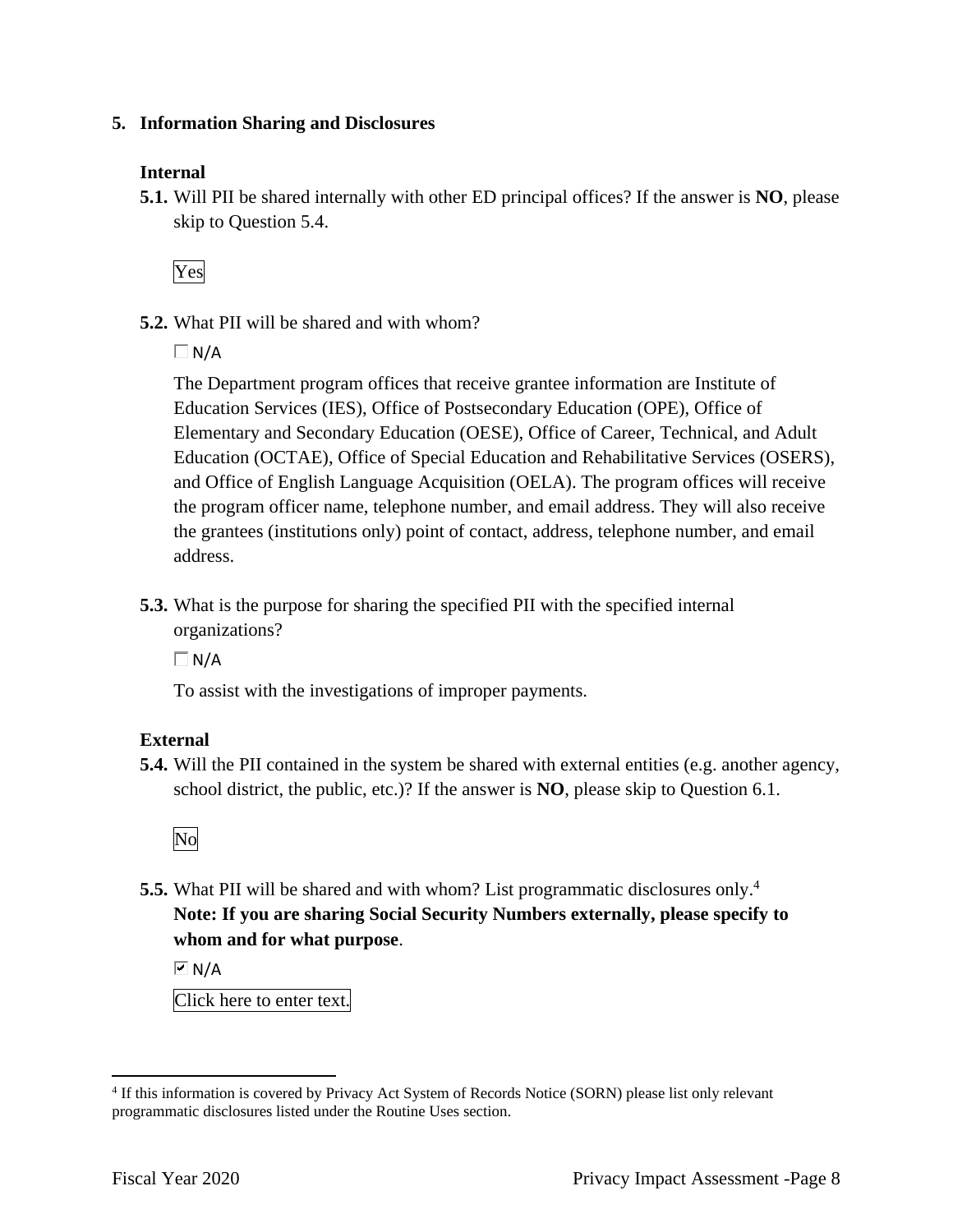**5.6.** What is the purpose for sharing the PII with the specified external entities?

 $\sqrt{M}$  N/A Click here to enter text.

**5.7.** Is the sharing with the external entities authorized?

 $\overline{M}$  N/A Click here to select.

**5.8.** Is the system able to provide and retain an account of any disclosures made and make it available upon request?

 $\overline{M}$  N/A

Click here to select.

**5.9.** How is the PII shared with the external entity (e.g. email, computer match, encrypted line, etc.)?

```
\overline{M} N/A
Click here to enter text.
```
**5.10.** Is the sharing pursuant to a Computer Matching Agreement (CMA), Memorandum of Understanding (MOU), or other type of approved sharing agreement with another agency?

 $\sqrt{M}$  N/A

Click here to select.

**5.11.** Does the project place limitation on re-disclosure?

 $\overline{M}$  N/A

Click here to select.

#### **6. Redress**

**6.1.** What are the procedures that allow individuals to access their own information?

The G5 system is the source of the data that feed into PIMA. Please see the PIA for EDCAPS for the procedures that individuals will need to take to access their own information.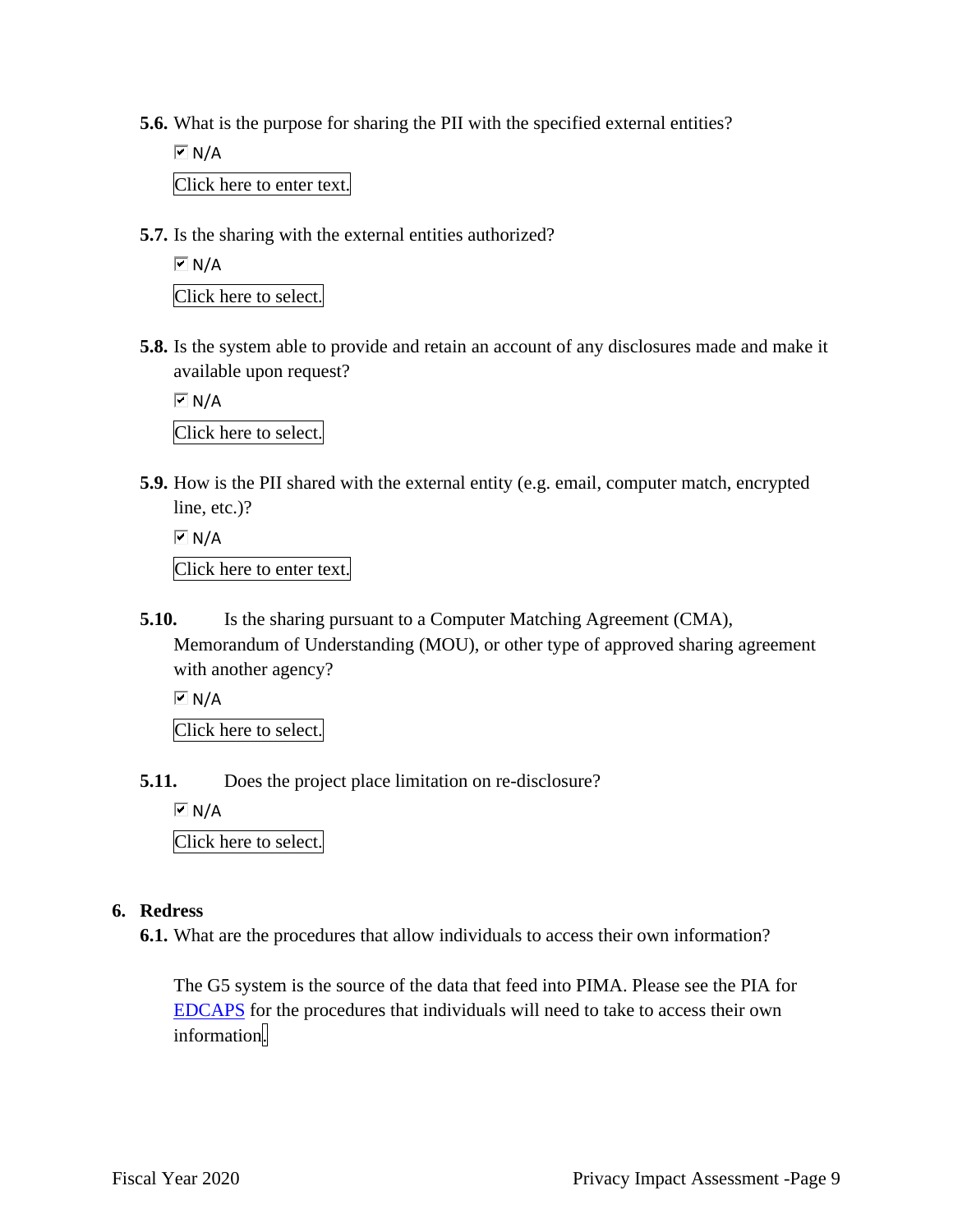**6.2.** What procedures are in place to allow the subject individual to correct inaccurate or erroneous information?

The G5 system is the source of the data that feeds into PIMA. Please see the PIA for EDCAPS for the procedures that will allow the individual to correct inaccurate or erroneous information in the system.

**6.3.** How does the project notify individuals about the procedures for correcting their information?

The G5 system is the source of the data that feeds into PIMA. Please see the PIA for EDCAPS for how the project will notify individuals on the procedures for correcting their information.

#### *7.* **Safeguards**

#### *If you are unsure which safeguards will apply, please consult with your ISSO.*

**7.1.** Does the principal office work with their CSO/ISSO to build privacy & security into the system and build privacy extensions to the extent feasible?

Yes

**7.2.** Is an Authority to Operate (ATO) required?

Yes

 **7.3.** Under NIST FIPS Pub. 199, what is the security categorization of the system: **Low, Moderate, or High?** 

 $\Box$ N/A Low

**7.4.** What administrative, technical, and physical safeguards are in place to protect the information?

The protection of the information in PIMA is partially inherited from ServiceNow for physical security, which is approved for FedRAMP moderate and from the Department for network security. Safeguards are based on guidance in National Institute of Standards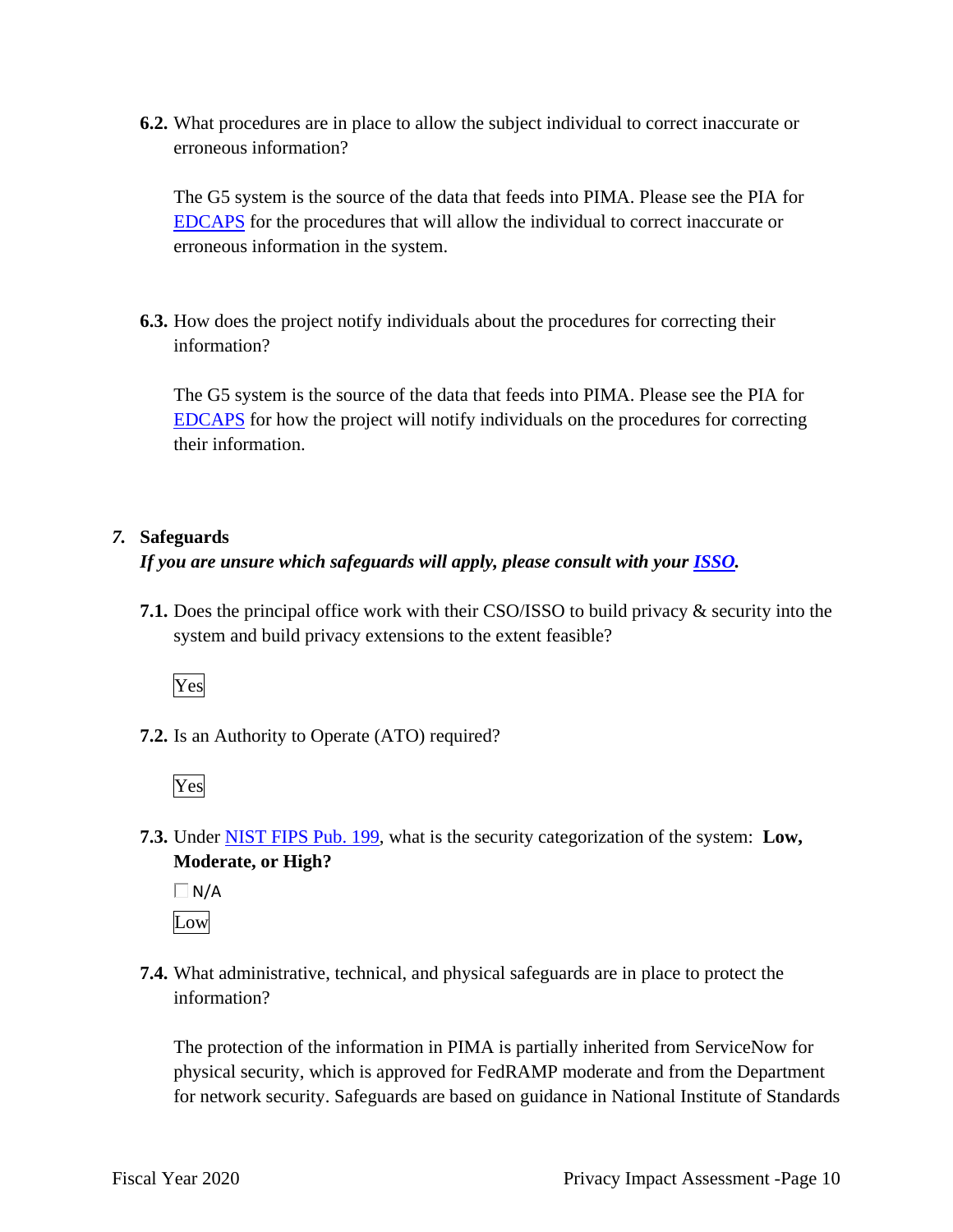Information and Information Systems to Security Categories. Key safeguards include and Technology (NIST) Special Publication (SP) 800-53, Security and Privacy Controls for Information Systems and Organizations, and 800-60, Guide for Mapping Types of Access Controls, Awareness and Training, Audit and Accountability, Security Assessment and Authorization, Configuration Management, Contingency Planning, Identification and Authentication, Incident Response, Maintenance, Media Protection, Physical and Environmental Protection, Security Planning, Personnel Security, Risk Assessments, System and Communications Protection, System and Information Integrity, and System and Service Acquisition.

**7.5.** Is the information in the system appropriately secured in accordance with the IT security requirements and procedures as required by Federal law and policy?

Yes

**7.6.** Has a risk assessment been conducted where appropriate security controls to protect against that risk have been identified and implemented?

Yes

**7.7.** Please describe any monitoring, testing or evaluation conducted on a regular basis to ensure the security controls continue to work properly at safeguarding the PII.

The protection of the information is partially inherited from ServiceNow, which is approved for FedRAMP moderate, and Department network security. PIMA can only be accessed through the Department network, which requires a PIV card. Once on the Department network, PIMA is further protected by multi-factor authentication. The monitoring, testing, and evaluation of physical security is conducted by ServiceNow, and network security by the Department. PIMA undergoes annual system security authorization to maintain an active authorization to operate (ATO). The ATO process includes an assessment of security and privacy controls, a plan of action and milestones to remediate any identified deficiencies, and a continuous monitoring program. Web scans, database scans, and penetration testing are conducted on the system based on established system schedule for scanning as part of testing and monitoring of the system. There are also scheduled system audits, end-user recertification/deprovisioning, and vulnerability scans.